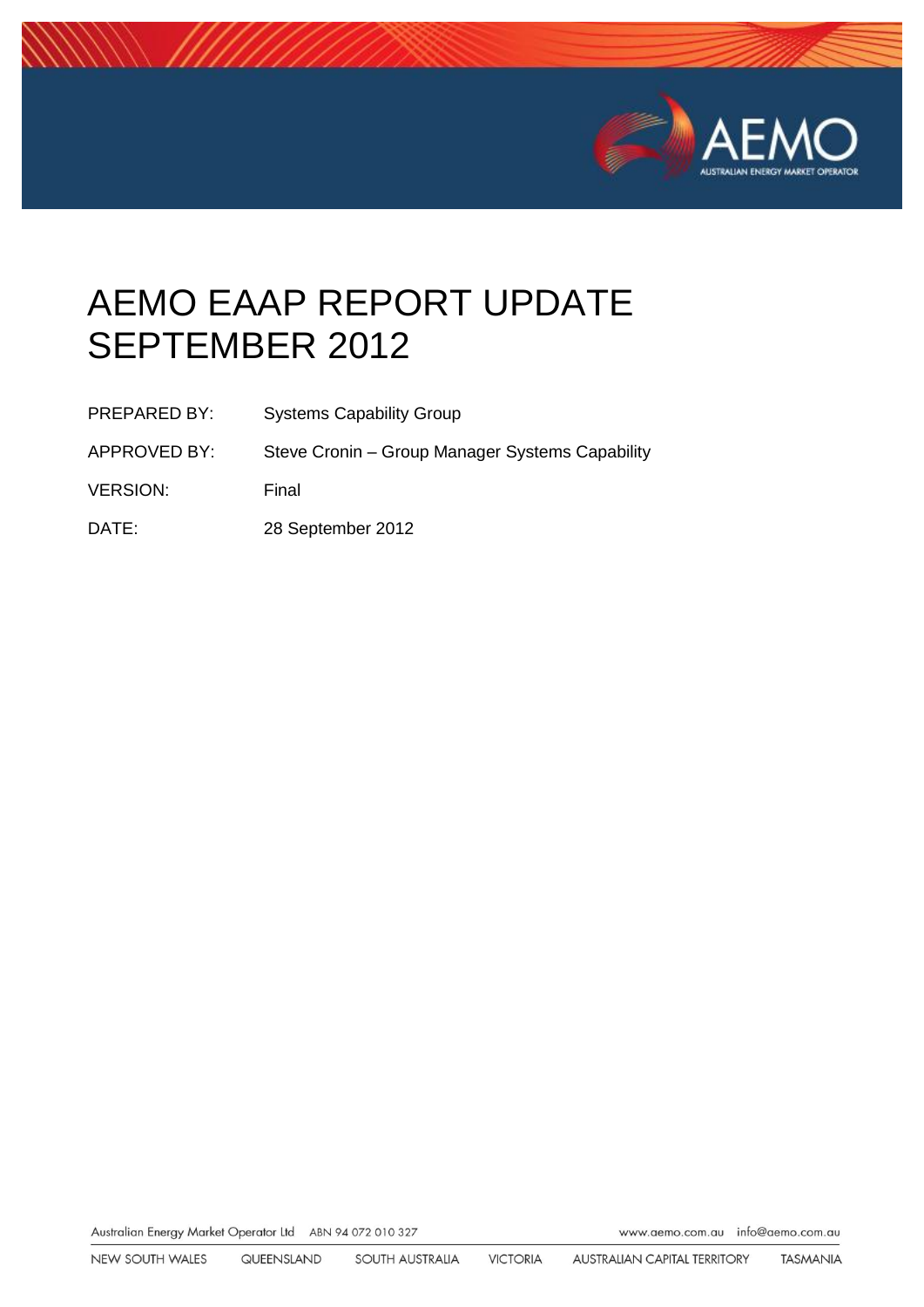

## **Disclaimer**

#### **Purpose**

This report has been prepared by the Australian Energy Market Operator Limited (AEMO) for the sole purpose of meeting obligations in accordance with clause 3.7C of the National Electricity Rules.

#### **No reliance or warranty**

This report contains data provided by third parties and might contain conclusions or forecasts and the like that rely on that data. This data might not be free from errors or omissions. While AEMO has used due care and skill, AEMO does not warrant or represent that the data, conclusions, forecasts or other information in this report are accurate, reliable, complete or current or that they are suitable for particular purposes. You should verify and check the accuracy, completeness, reliability and suitability of this report for any use to which you intend to put it, and seek independent expert advice before using it, or any information contained in it.

#### **Limitation of liability**

To the extent permitted by law, AEMO and its advisers, consultants and other contributors to this report (or their respective associated companies, businesses, partners, directors, officers or employees) shall not be liable for any errors, omissions, defects or misrepresentations in the information contained in this report, or for any loss or damage suffered by persons who use or rely on such information (including by reason of negligence, negligent misstatement or otherwise). If any law prohibits the exclusion of such liability, AEMO's liability is limited, at AEMO's option, to the re-supply of the information, provided that this limitation is permitted by law and is fair and reasonable.

© 2012 - Australian Energy Market Operator Ltd. All rights reserved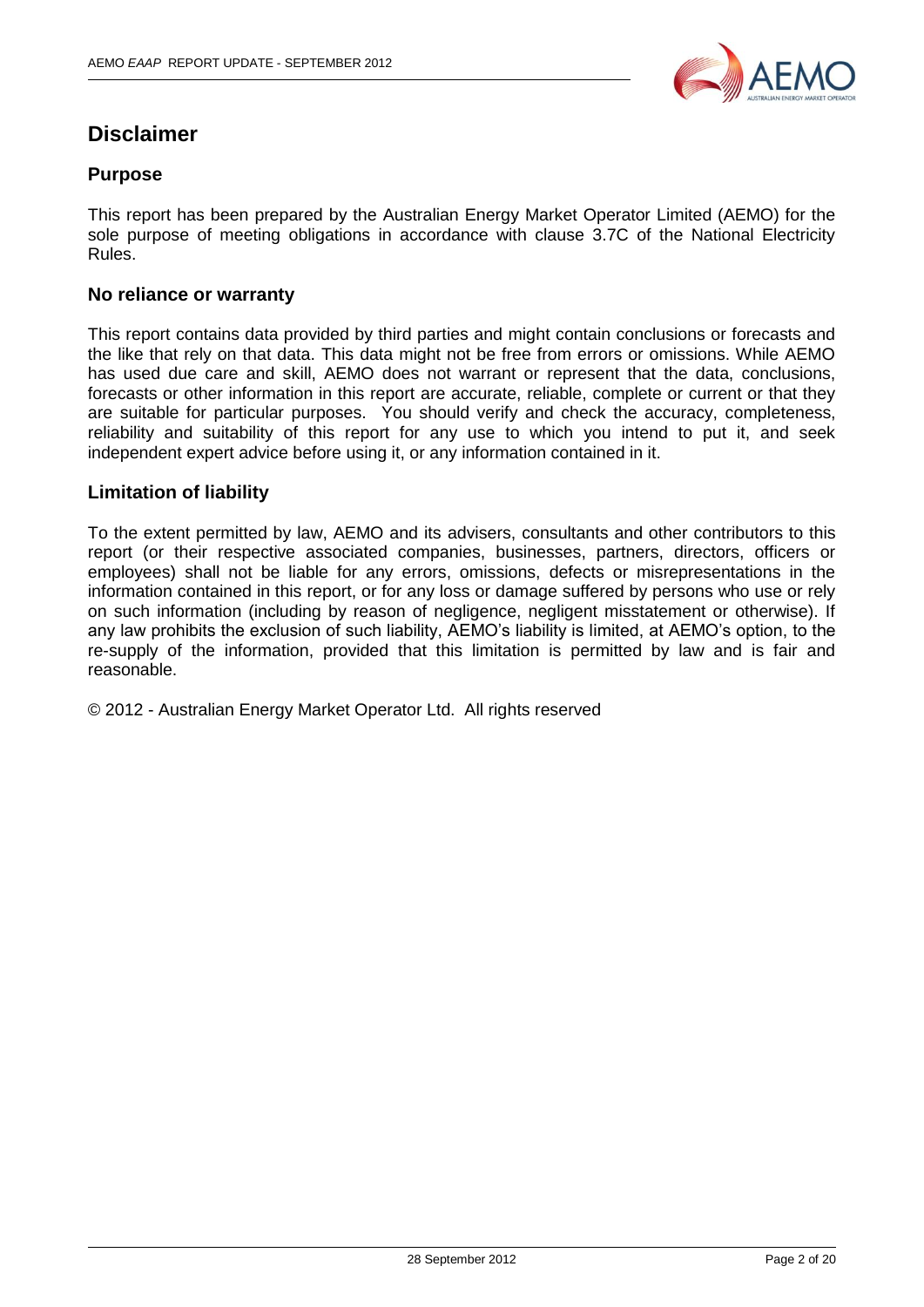

## **Contents**

| 1              |                                                                             |
|----------------|-----------------------------------------------------------------------------|
| 1.1            |                                                                             |
| 1.2            |                                                                             |
| 1.3            |                                                                             |
| 1.4            |                                                                             |
| $\overline{2}$ |                                                                             |
| 3              | NEW GENERATION AND GENERATION RETIREMENTS  9                                |
| 3.1            |                                                                             |
| 3.2            |                                                                             |
| $\overline{4}$ |                                                                             |
| 4.1            | Scenario 1: Low Rainfall - Forecast Unserved Energy (GWh)  11               |
| 4.2            | Scenario 2: Short Term Average Rainfall - Forecast Unserved Energy (GWh) 12 |
| 4.3            | Scenario 3: Long Term Average Rainfall - Forecast Unserved Energy (GWh) 13  |
| 4.4            | FORECAST MONTHLY ENERGY GENERATION ON NEM-WIDE BASIS  14                    |
| 4.5            |                                                                             |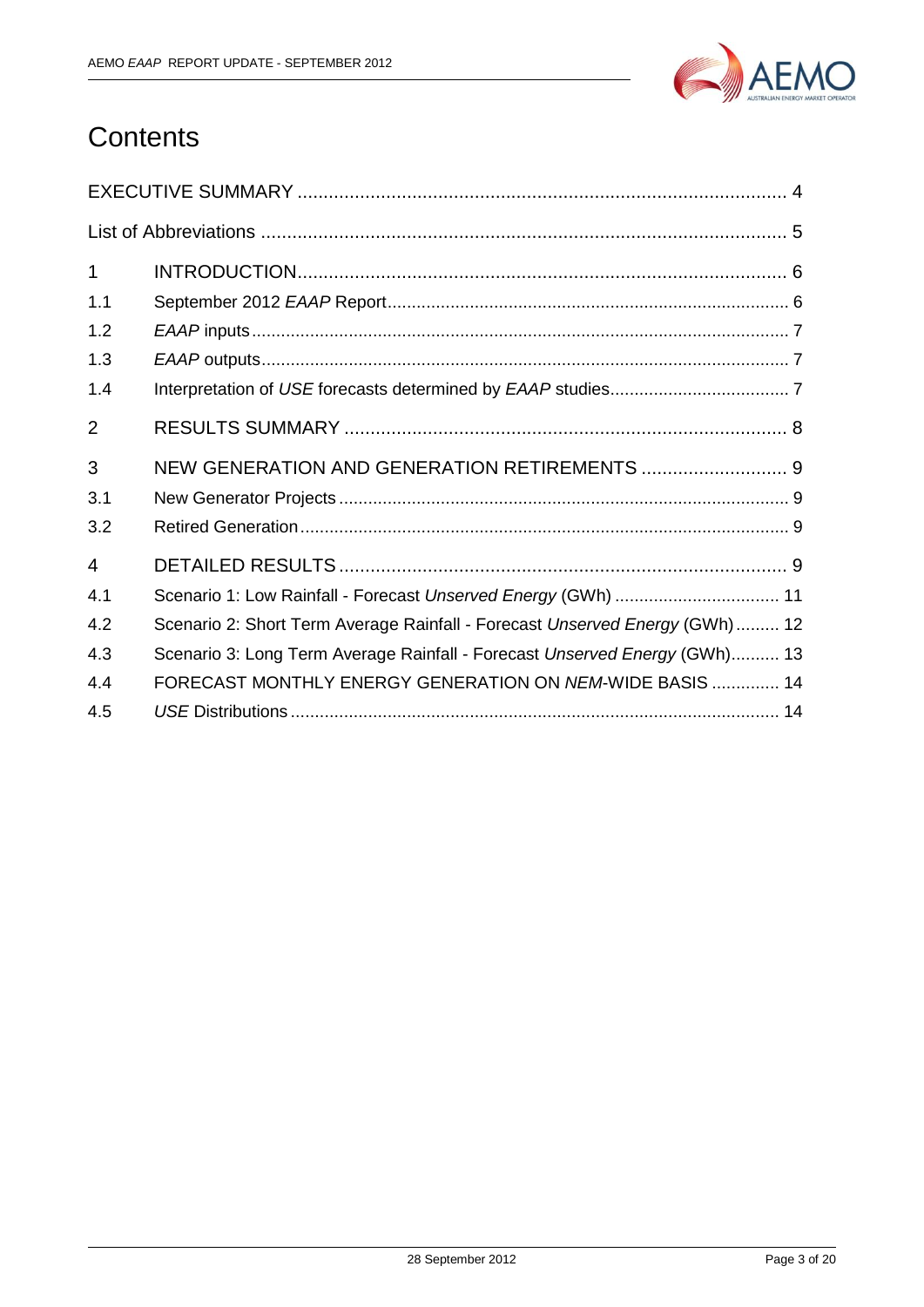

## <span id="page-3-0"></span>**EXECUTIVE SUMMARY**

The purpose of the Energy Adequacy Assessment Projection (*EAAP*) report for September 2012 is to provide an analysis of the potential effects of the water availability and the other energy constraints<sup>1</sup> on the electricity system, under a range of scenarios, over a 24 month period.

National Electricity Market (NEM) standards currently state that *Unserved Energy* per year for each region must not exceed 0.002% of the total energy consumed in that region for that year.

The NEM is required to operate with defined levels of reserve in order to meet the required standard of supply reliability.

Based on the results of September 2012 *EAAP* studies, AEMO has determined that the forecast *Unserved Energy* is below the Reliability Panel Standard of 0.002% for all regions for both years in the three scenarios covered in the September *EAAP*. This indicates that the availability of energy in these NEM regions meets the reliability standard for supply adequacy over the coming 24 month period.

More detailed results are presented in sections two and four.

The results of this study are largely based on the energy constraints provided by Scheduled Generators, as well as planned generation outages, power transfer capability of the *NEM* power system and a combination of demand forecasts that were provided by Jurisdictional Planning Bodies for the purposes of ESOO as well AEMO's own forecasts.

Information was provided on the level of energy constraints that each scheduled generating unit would be likely to experience under the three rainfall scenarios below (further discussed in section [1.1\)](#page-5-1):

• Low rainfall

 $\overline{\phantom{a}}$ 

- Short term average rainfall
- Long term average rainfall

<sup>1</sup> Energy generation can be constrained due to limitations of fuel supply in addition to the availability of water supplies.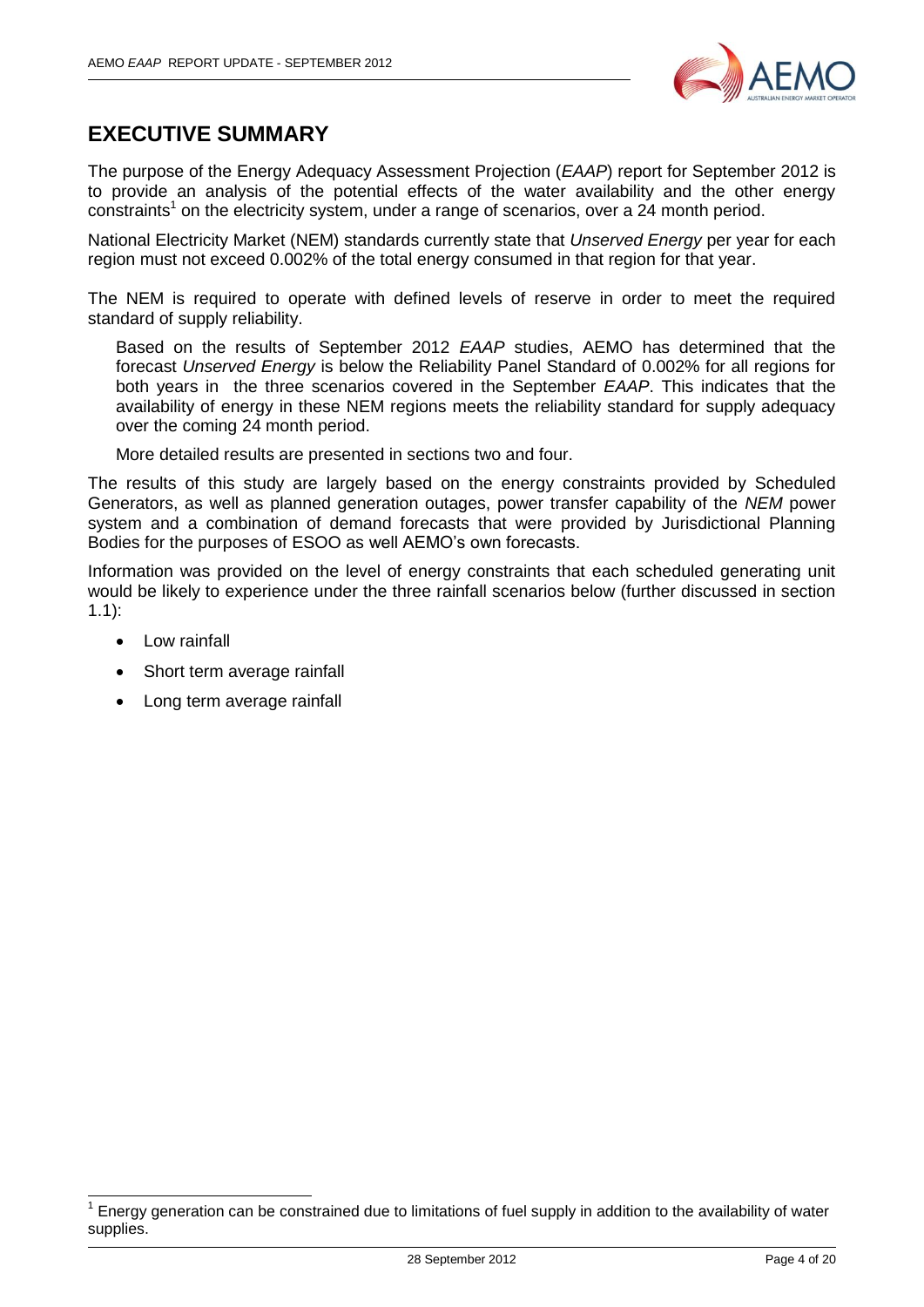

## <span id="page-4-0"></span>**List of Abbreviations**

| Abbreviation | Term                                                |
|--------------|-----------------------------------------------------|
| <b>AEMO</b>  | Australian Energy Market Operator                   |
| EAAP         | <b>Energy Adequacy Assessment Projection</b>        |
| <b>ESOO</b>  | <b>Electricity Statement of Opportunities</b>       |
| <b>GELF</b>  | <b>Generator Energy Limitation Framework</b>        |
| MT PASA      | Medium Term Projected Assessment of System Adequacy |
| <b>NEM</b>   | <b>National Electricity Market</b>                  |
| <b>NTNDP</b> | National Transmission Network Development Plan      |
| <b>POE</b>   | Probability of Exceedence                           |
| <b>USE</b>   | <b>Unserved Energy</b>                              |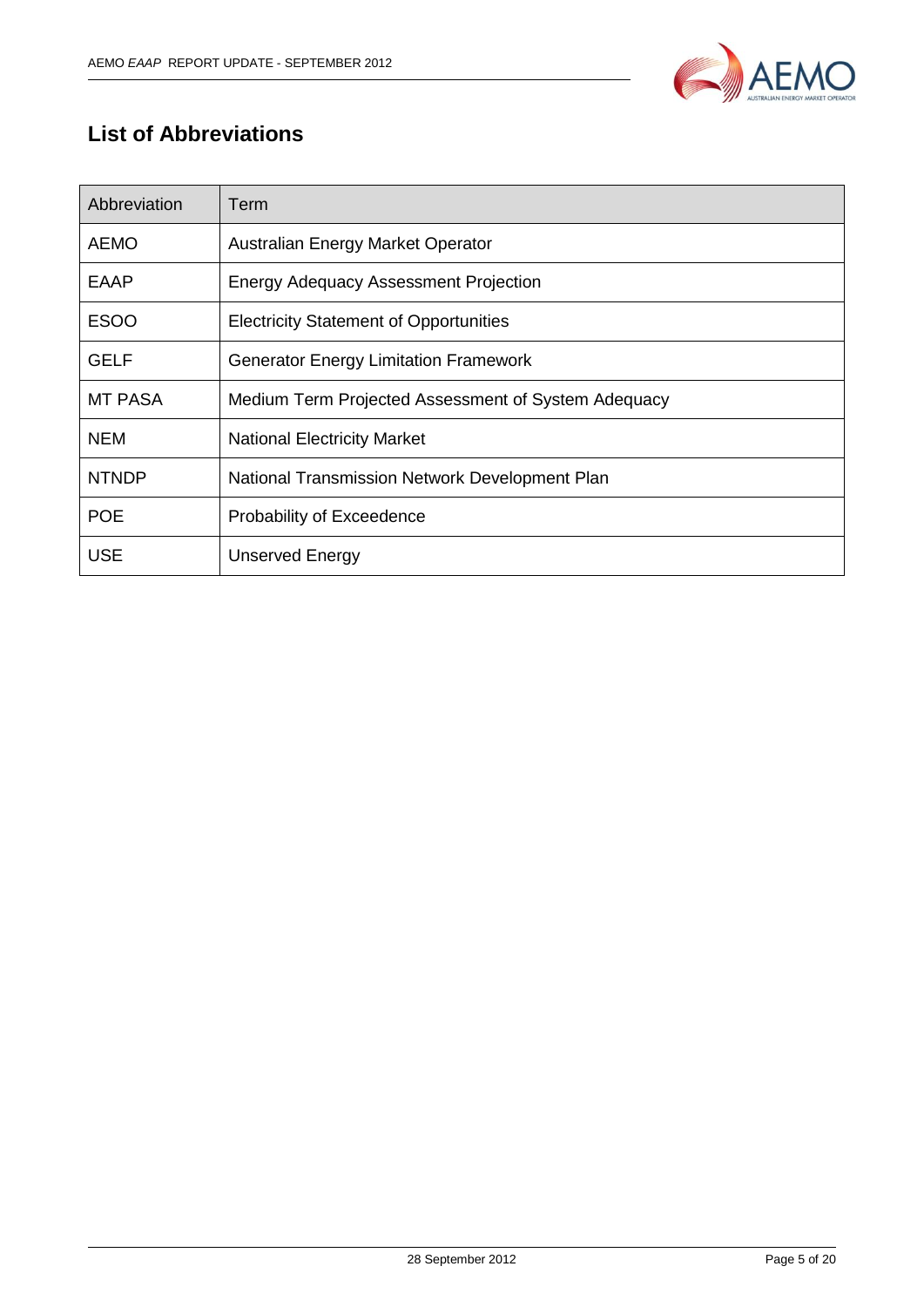

## <span id="page-5-0"></span>**1 INTRODUCTION**

AEMO publishes the  $EAAP<sup>2</sup>$  on a quarterly basis to provide an analysis of the potential effects of the water availability and the other energy constraints on the electricity system, under a range of scenarios, over a 24 month period.

The National Electricity Rule 3.7C(n) requires *AEMO* to comply with *EAAP guidelines<sup>3</sup>* in preparing *EAAP*.

The *EAAP*<sup>4</sup> replaced the quarterly AEMO Drought Scenarios Investigation Report, with the final Drought Report having been published in December 2009. The first *EAAP* was published on 31 March 2010.

*EAAP* uses probabilistic modelling to determine the regional *Unserved Energy* (*USE*) at an hourly resolution during the 24 month study period.

The annual percentage of *USE* per region is the key indicator of energy adequacy in the *NEM*.

#### <span id="page-5-1"></span>**1.1 September 2012** *EAAP* **Report**

The study period<sup>5</sup> for this *EAAP* report is from 1 October 2012 to 30 September 2014.

The closing date for submitting Variable Generator Energy Limitation Framework (GELF) Parameters<sup>6</sup> by Scheduled Generators was 17 August 2012.

For the purpose of this report 'Year 1' is defined as 1 October 2012 to 30 September 2013, and 'Year 2' is defined as 1 October 2013 to 30 September 2014.

This *EAAP* report is based on the following three Rainfall Scenarios:

**Scenario 1:** Low rainfall – based on rainfall between 1 July 2006 and 30 June 2007 for all Regions except New South Wales. For New South Wales the low rainfall scenario is based on the rainfall experienced between 1 June 2006 and 31 May 2007 $^7$ .

**Scenario 2:** Short term average rainfall – based on the average rainfall recorded over the past 10 years.

**Scenario 3:** Long term average rainfall – based on the average rainfall recorded over the past 50 years, or the longest period for which rainfall data is available should this be less than 50 years.

[http://www.aemo.com.au/Electricity/Resources/Reports-and-Documents/Copy-of-Development-of-Energy-](http://www.aemo.com.au/Electricity/Resources/Reports-and-Documents/Copy-of-Development-of-Energy-Adequacy-Assessment-Projection-EAAP-Guidelines-Consultation)[Adequacy-Assessment-Projection-EAAP-Guidelines-Consultation](http://www.aemo.com.au/Electricity/Resources/Reports-and-Documents/Copy-of-Development-of-Energy-Adequacy-Assessment-Projection-EAAP-Guidelines-Consultation)

4 Previous AEMO *EAAP* are available at the following location on *AEMO* website: [http://www.aemo.com.au/Electricity/Market-Operations/LINKS-FOR-ARCHIVEEnergy-Adequacy-](http://www.aemo.com.au/Electricity/Market-Operations/LINKS-FOR-ARCHIVEEnergy-Adequacy-Assessment-Projection)[Assessment-Projection](http://www.aemo.com.au/Electricity/Market-Operations/LINKS-FOR-ARCHIVEEnergy-Adequacy-Assessment-Projection)

<sup>5</sup> A study period refers to a specified time period for which the Energy Adequacy Assessment Projections are conducted.

 $6$  Generator Energy Limitation Framework (GELF) – Glossary of the Electricity Market Rules defines the GELF as "A description of the energy constraints that affect the ability of scheduled generating unit to generate electricity prepared in accordance with the *EAAP* guidelines."

 $7$  Had this change not been made for New South Wales, the low rainfall scenario would have had more rainfall than the short term average rainfall scenario in the catchment areas.

 2 Energy Adequacy Assessment Projection (*EAAP*) – Glossary of the Electricity Market Rules defines the *EAAP* as 'A projection of AEMO's assessment of energy availability that accounts for energy constraints for each month over a 24 month period, which is prepared and published in accordance with rule 3.7C and is measured as *Unserved Energy* for each region.'

<sup>3</sup> The *EAAP guidelines* have been determined following Electricity Rule Consultation Procedures and can be accessed using the following web link: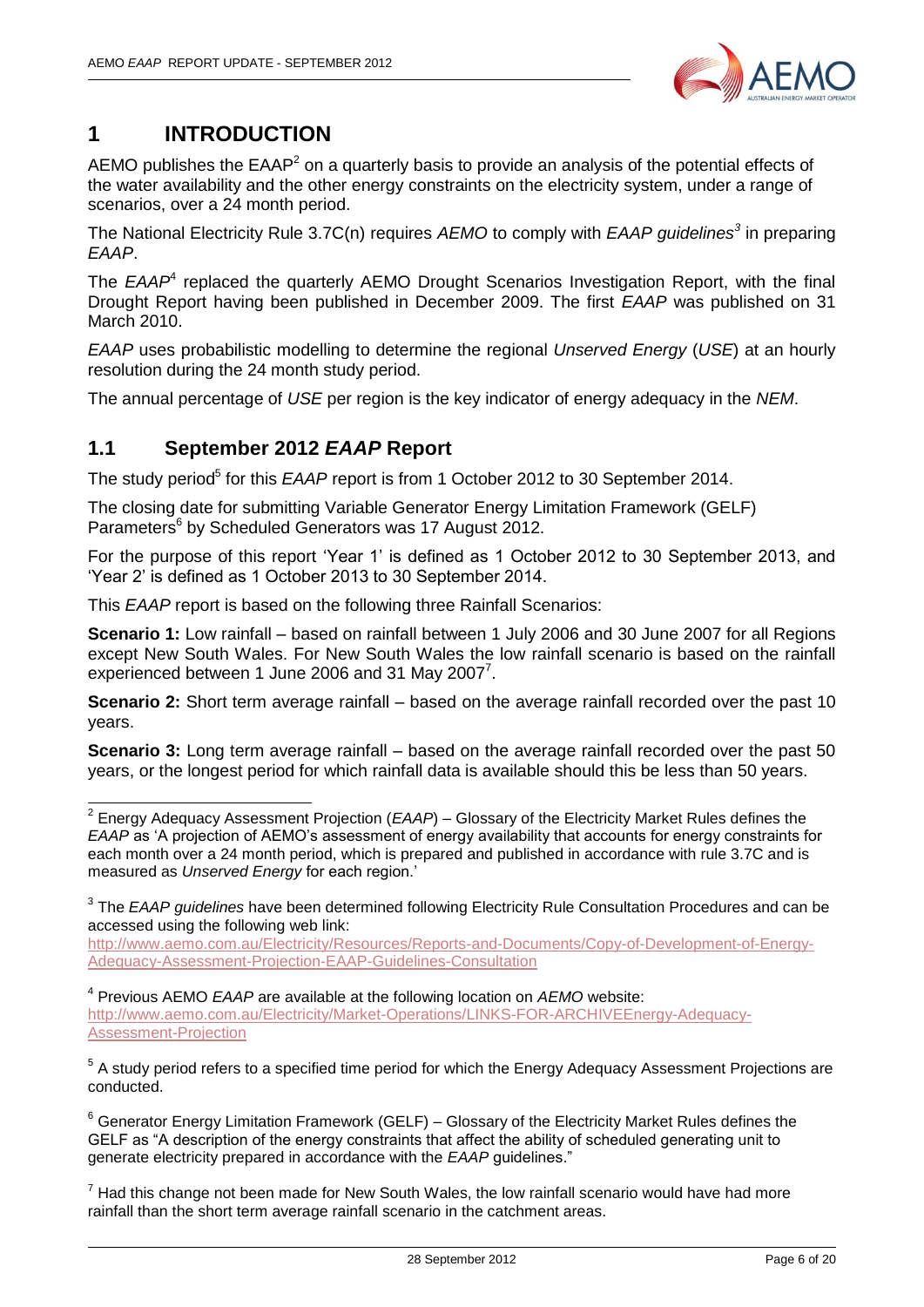

#### <span id="page-6-0"></span>**1.2** *EAAP* **inputs**

Scheduled Generators provided their generation constraints under various rainfall scenarios for the September 2012 *EAAP*.

The demand profiles used in September 2012 *EAAP* are consistent with the energy and demand projections published in the 2012 National Electricity Forecasting Report (NEFR). Suitable adjustments have been made to the demand profiles used in EAAP to take into account the generation contributions from the existing and committed future non-scheduled generation.

EAAP models the availability of the existing and committed future scheduled and semi-scheduled generation as well as the anticipated increases to capacities of existing scheduled and semischeduled generation used in MT PASA process as a key input.

Refer to *EAAP* Guidelines<sup>8</sup> for information on the other *EAAP* inputs.

#### <span id="page-6-1"></span>**1.3** *EAAP* **outputs**

The *EAAP guidelines* require *AEMO* to publish the following *EAAP* reports:

- 1. *EAAP* Public Report This report will include the following items for each of the Scenarios on regional basis:
	- Monthly *USE* for the study period in GWh
	- *USE* for the first 12 months and for the second 12 months in the study period in GWh
	- Monthly energy generation for the study period in GWh on a *NEM*-wide basis
- 2. Participant *EAAP* reports<sup>9</sup> for each Generator who owns scheduled generating units or hydro power schemes that have been included in each of the Scenarios:
	- Monthly energy generation reductions in GWh for the scheduled generating unit or hydro power scheme for the study period
	- Monthly capacity reductions in MW for the scheduled generating unit or hydro power scheme for the study period
	- Monthly generation contribution in GWh from the scheduled generating unit or hydro power scheme for the study period
	- Monthly generation contribution in GWh for the first 12 months and for the second 12 months in the study period.

This *AEMO EAAP* Report Update September 2012 covers the requirement to publish the *EAAP* Public Report (i.e. first report stated above).

#### <span id="page-6-2"></span>**1.4 Interpretation of** *USE* **forecasts determined by** *EAAP* **studies**

The electricity supply estimates in this *EAAP* Report are based on the variable GELF parameters submitted by *NEM* Scheduled Generators as required by the *EAAP guidelines*, during July and August 2012, so the results should be regarded as reflecting an input 'snapshot' taken at that time.

 8 EAAP Guidelines are available at:

[http://www.aemo.com.au/electricityops/4080006.pdf://www.aemo.com.au/electricityops/408-0006.pdf](http://www.aemo.com.au/electricityops/408-0006.pdf)

<sup>&</sup>lt;sup>9</sup> Participants are required to subscribe to the "EAAP\_Results" file if they wish to receive the participant *EAAP* reports. Participant file subscriptions are managed in the MMS Web Portal via the Data Subscriptions option available from the Data Interchange menu.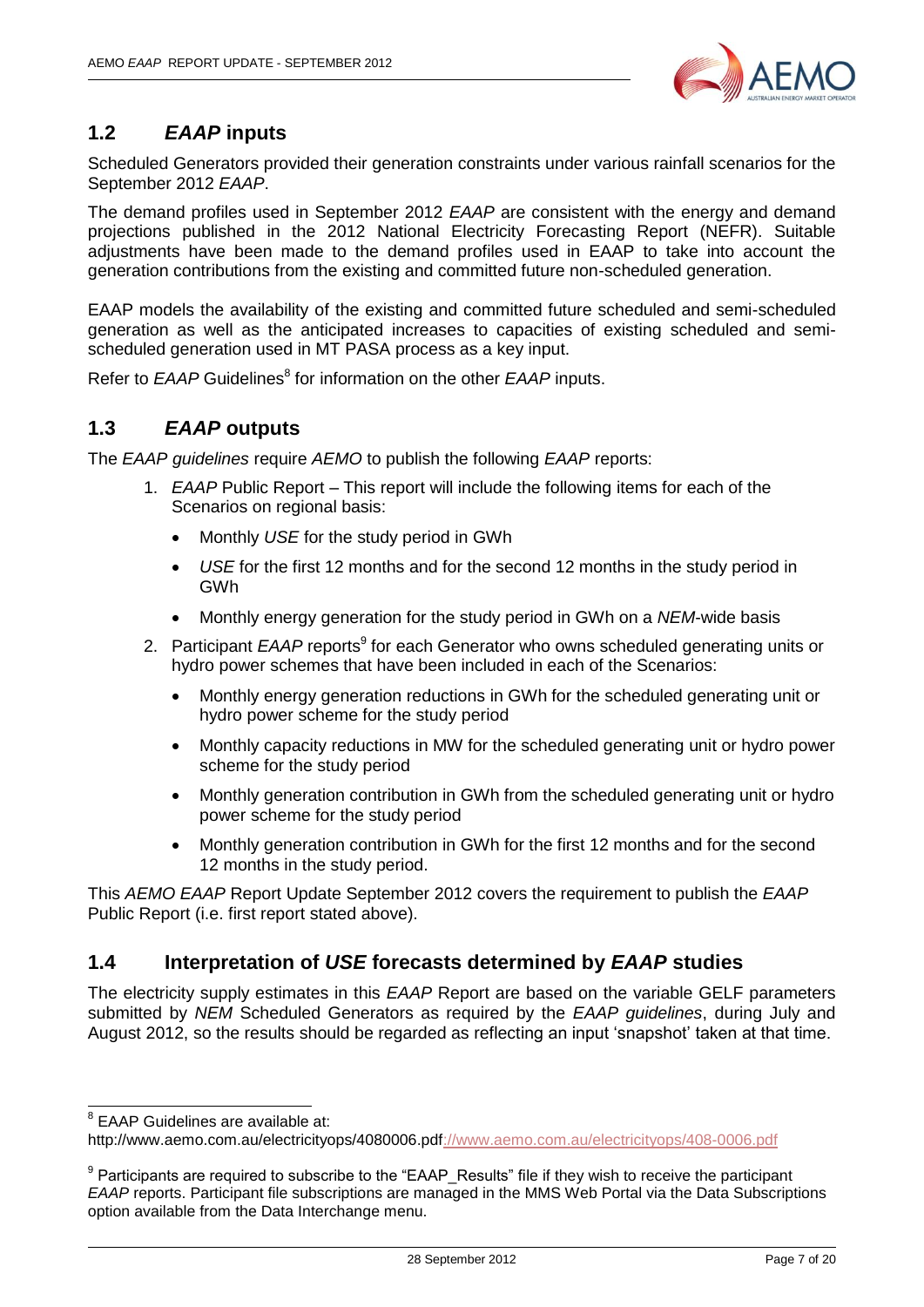

The water-related energy limitations submitted by Scheduled Generators are based on the known share of water available for generation at the time, as advised by jurisdictions and water authorities.

### <span id="page-7-0"></span>**2 RESULTS SUMMARY**

The following tables summarise the annual *Unserved Energy* (*USE*) figures for each region, and provide comparisons between the *EAAP* published in June 2012 and the September 2012.

Based on the results of September 2012 *EAAP* studies, AEMO has determined that the forecast *Unserved Energy* is below the Reliability Panel Standard of 0.002% for all regions for both years in the three scenarios covered in the September *EAAP* study. This indicates that the availability of energy in these NEM regions meets the reliability standard for supply adequacy in both years.

Reduction in *USE* is observed for Victoria and South Australia in the first and the second year in September 2012 *EAAP* as compared to June 2012. This reduction in USE is because of reduced energy restrictions on a major power station in Victoria.

| Low rainfall      |                          | <b>NSW</b> | <b>QLD</b> | <b>SA</b>  | <b>TAS</b> | <b>VIC</b> |
|-------------------|--------------------------|------------|------------|------------|------------|------------|
|                   | June 2012 Update         | $0.0000\%$ | 0.0000%    | $0.0001\%$ | $0.0000\%$ | $0.0002\%$ |
| Year 1            | September 2012<br>Update | $0.0000\%$ | $0.0000\%$ | $0.0000\%$ | $0.0000\%$ | $0.0000\%$ |
|                   | June 2012 Update         | 0.0000%    | $0.0000\%$ | 0.0009%    | $0.0000\%$ | 0.0017%    |
| Year <sub>2</sub> | September 2012<br>Update | 0.0000%    | $0.0000\%$ | $0.0001\%$ | $0.0000\%$ | $0.0001\%$ |

TABLE 1: *UNSERVED ENERGY* FOR SCENARIO 1 - LOW RAINFALL

#### TABLE 2: *UNSERVED ENERGY* FOR SCENARIO 2 - SHORT TERM AVERAGE RAINFALL

| Short term average rainfall |                          | <b>NSW</b> | <b>QLD</b> | <b>SA</b>  | <b>TAS</b> | <b>VIC</b> |
|-----------------------------|--------------------------|------------|------------|------------|------------|------------|
| Year 1                      | June 2012<br>Update      | 0.0000%    | $0.0000\%$ | $0.0001\%$ | $0.0000\%$ | 0.0002%    |
|                             | September 2012<br>Update | 0.0000%    | 0.0000%    | $0.0000\%$ | $0.0000\%$ | $0.0000\%$ |
| Year <sub>2</sub>           | June 2012<br>Update      | 0.0000%    | 0.0000%    | 0.0002%    | $0.0000\%$ | 0.0001%    |
|                             | September 2012<br>Update | $0.0000\%$ | 0.0000%    | $0.0000\%$ | $0.0000\%$ | $0.0000\%$ |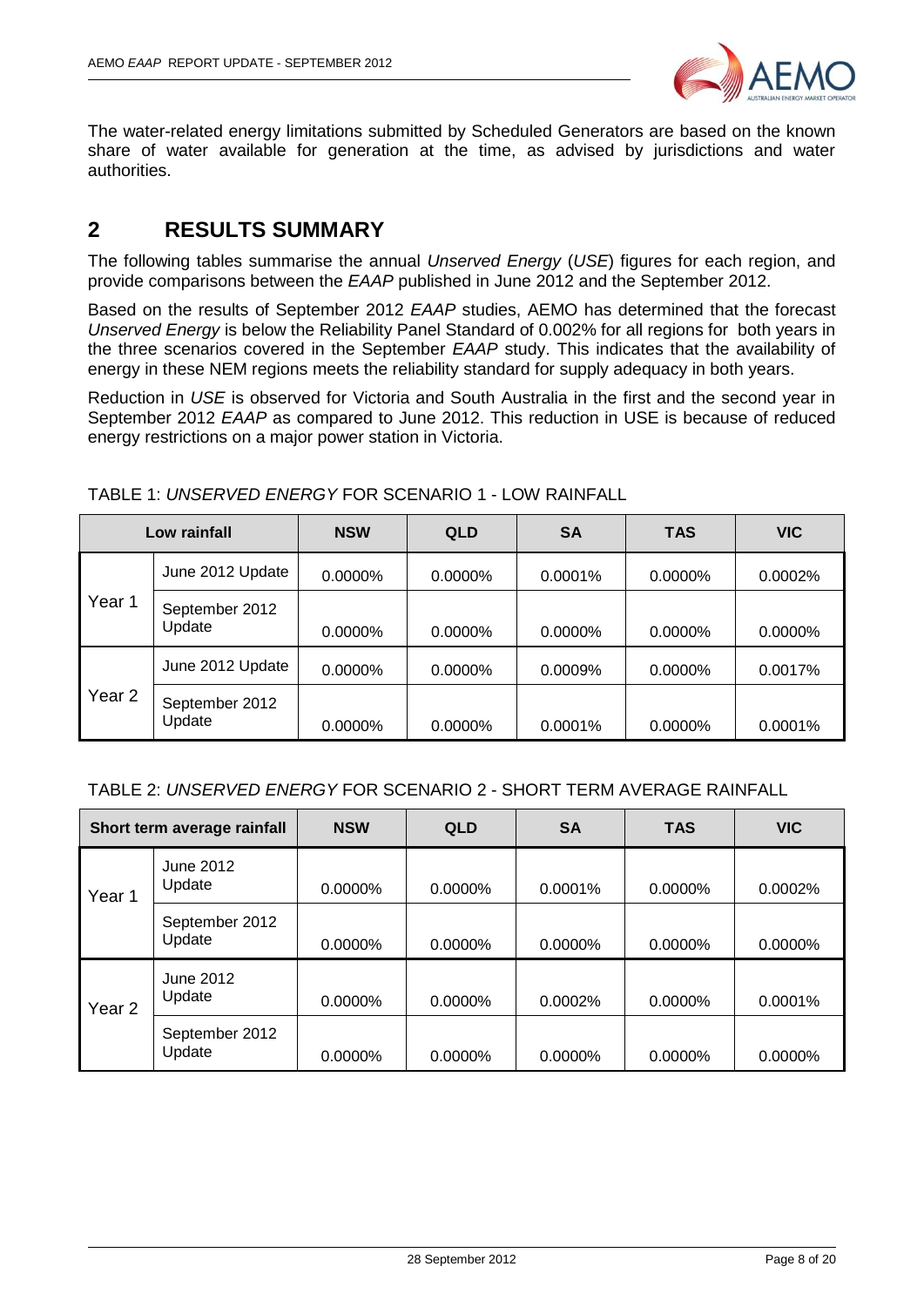

TABLE 3: *UNSERVED ENERGY* FOR SCENARIO 3 - LONG TERM AVERAGE RAINFALL

| Long term average rainfall    |                          | <b>NSW</b> | <b>QLD</b> | <b>SA</b>  | <b>TAS</b> | <b>VIC</b> |
|-------------------------------|--------------------------|------------|------------|------------|------------|------------|
| June 2012<br>Update<br>Year 1 |                          | 0.0000%    | $0.0000\%$ | $0.0001\%$ | $0.0000\%$ | $0.0001\%$ |
|                               | September 2012<br>Update | 0.0000%    | 0.0000%    | 0.0000%    | 0.0000%    | 0.0000%    |
| Year <sub>2</sub>             | June 2012<br>Update      | 0.0000%    | $0.0000\%$ | 0.0001%    | 0.0000%    | $0.0001\%$ |
|                               | September 2012<br>Update | $0.0000\%$ | $0.0000\%$ | 0.0001%    | $0.0000\%$ | $0.0000\%$ |

## <span id="page-8-0"></span>**3 NEW GENERATION AND GENERATION RETIREMENTS**

#### <span id="page-8-1"></span>**3.1 New Generator Projects**

Based on the information published on the Generation Information Page<sup>10</sup>, as well as on the subsequent updates received, the following committed significant scheduled and semi-scheduled generating units have been included in the model:

#### TABLE 4: NEW GENERATORS

| <b>Station</b>      | <b>State</b> | Capacity | When           |
|---------------------|--------------|----------|----------------|
| Macarthur wind farm | VIC          | 420 MW   | Summer 2012/13 |
| Musselroe wind farm | TAS          | 168 MW   | Winter 2013    |

#### <span id="page-8-2"></span>**3.2 Retired Generation**

#### TABLE 5: RETIRED GENERATORS

| <b>Station</b>            | State | <b>Capacity</b> | When           |
|---------------------------|-------|-----------------|----------------|
| Swanbank B power station" | QLD   | 420 MW          | Summer 2012/13 |

Munmorah No.3 and 4 units in New South Wales were assumed to be out of service with a recall time longer than 24 hours.

#### <span id="page-8-3"></span>**4 DETAILED RESULTS**

-

The *EAAP* simulation studies provide forecasts of customer load that might not be able to be met during the study period. As the studies are probabilistic in nature, 400 simulation studies were performed for each rainfall scenario using both 10% Probability of Exceedence (POE) and 50% POE demand forecasts.

The results of all of these simulation studies have been 'averaged' as explained in the section 5.2 of the *EAAP guidelines<sup>12</sup>*, using the following weightings:

<sup>&</sup>lt;sup>10</sup> The Generation Information Page is available on AEMO website at: <http://www.aemo.com.au/Electricity/Planning/Related-Information/Generation-Information>

This webpage has been updated on 31 July 2012.

<sup>&</sup>lt;sup>11</sup> Swanbank B1, B2 and B4 units were assumed unavailable and in long term storage in the June 2012 EAAP report.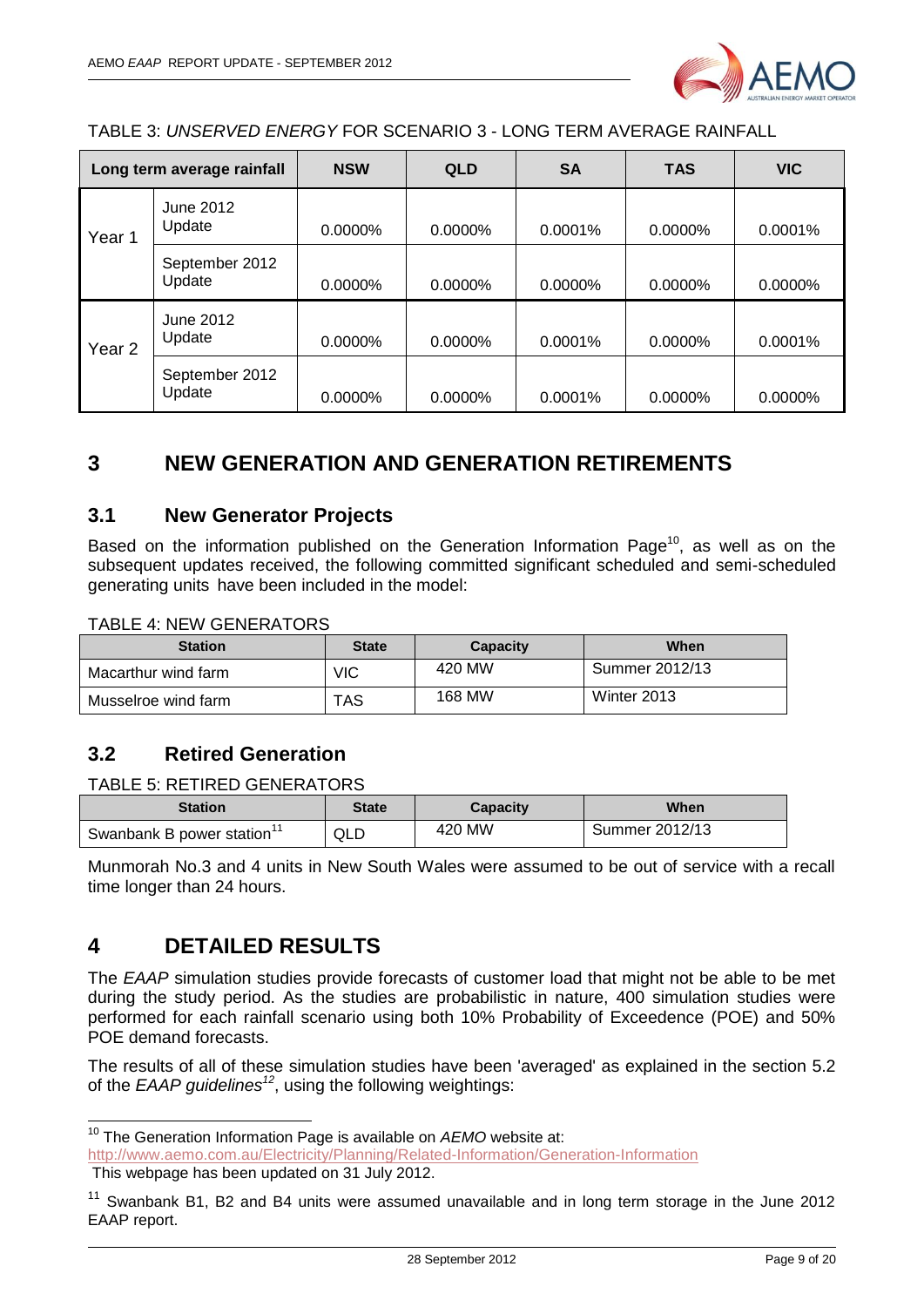

Weighted result = 0.696 x 50% POE result + 0.304 x 10% POE result.

The above weighting is similar to the weightings used in studies for the 2010 National Transmission Network Development Plan<sup>13</sup>, and provides a balance by giving higher weighting to the more expected 50% POE results, whilst still capturing the influence of the more pessimistic 10% POE results.

The figures in the following tables represent the average monthly regional energy demand that was not able to be met in gigawatt hours (GWh).

The forecast *Unserved Energy* figures presented in the following tables should not be interpreted as certainty of blackouts, but rather as an estimate of what could occur as it is not possible to be certain about future customer demand or generator failures with the *EAAP* modelling conducted.

If customer demand is moderate to low, or generator failures do not occur at critical times, then the *Unserved Energy* estimates contained in this update are unlikely to eventuate.

Shaded cells indicate where *USE* exceeds the Reliability Panel Standard of 0.002% in a region.

<sup>12</sup> The *EAAP guidelines* are available at the following location on AEMO website: <http://www.aemo.com.au/electricityops/408-0006.pdf>

-

<sup>13</sup> The 2010 National Transmission Network Development Plan is available at the following location on AEMO website: <http://www.aemo.com.au/Electricity/Planning/Reports/Archive-of-previous-Planning-reports/2010-NTNDP>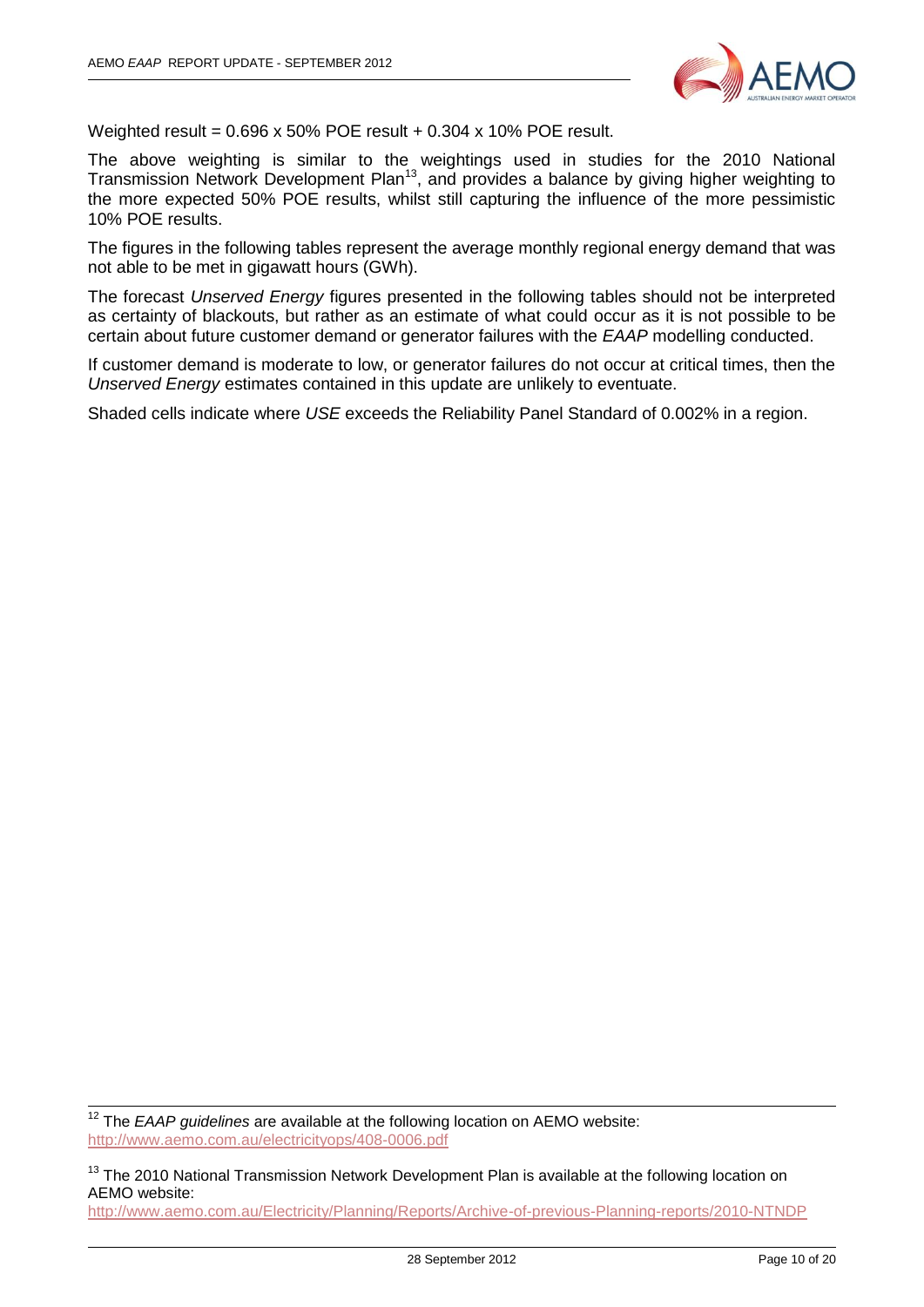

## <span id="page-10-0"></span>**4.1 Scenario 1: Low Rainfall - Forecast** *Unserved Energy* **(GWh)**

TABLE 5: FORECAST *USE* IN SCENARIO 1 – LOW RAINFALL

|                  | <b>NSW</b>               | QLD                      | SA                       | <b>TAS</b>                   | <b>VIC</b> |
|------------------|--------------------------|--------------------------|--------------------------|------------------------------|------------|
| Oct-12           |                          |                          |                          |                              |            |
| <b>Nov-12</b>    |                          |                          |                          |                              |            |
| <b>Dec-12</b>    |                          | -                        | -                        | -                            |            |
| $Jan-13$         |                          |                          | 0.0015                   |                              | 0.0043     |
| Feb-13           |                          |                          | 0.0002                   |                              | 0.0021     |
| $Mar-13$         |                          |                          |                          |                              |            |
| Apr-13           |                          |                          |                          |                              |            |
| May-13           |                          |                          |                          |                              |            |
| $Jun-13$         |                          |                          |                          |                              |            |
| $Jul-13$         |                          |                          |                          |                              |            |
| Aug-13           |                          |                          |                          |                              |            |
| Sep-13           |                          |                          |                          |                              |            |
| <b>Total GWh</b> |                          |                          | 0.0017                   |                              | 0.0064     |
| Region %         |                          |                          |                          |                              |            |
| Oct-13           |                          |                          |                          |                              |            |
| <b>Nov-13</b>    |                          |                          |                          |                              |            |
| $Dec-13$         |                          |                          |                          |                              |            |
| $Jan-14$         | $\blacksquare$           | $\overline{\phantom{a}}$ | 0.0039                   | $\qquad \qquad \blacksquare$ | 0.0116     |
| Feb-14           | $\blacksquare$           | ۰                        | 0.0023                   | $\overline{a}$               | 0.0087     |
| Mar-14           |                          | L,                       | $\overline{a}$           | ÷,                           | 0.0120     |
| Apr-14           |                          |                          |                          |                              |            |
| May-14           |                          |                          |                          |                              |            |
| <b>Jun-14</b>    | ٠                        |                          |                          |                              |            |
| $Jul-14$         |                          | -                        |                          |                              |            |
| Aug-14           |                          |                          |                          |                              |            |
| Sep-14           | $\overline{\phantom{0}}$ | -                        | $\overline{\phantom{0}}$ | -                            | -          |
| <b>Total GWh</b> | $\overline{\phantom{a}}$ | -                        | 0.0062                   | $\qquad \qquad \blacksquare$ | 0.0323     |
| Region %         |                          |                          | 0.0001%                  |                              | 0.0001%    |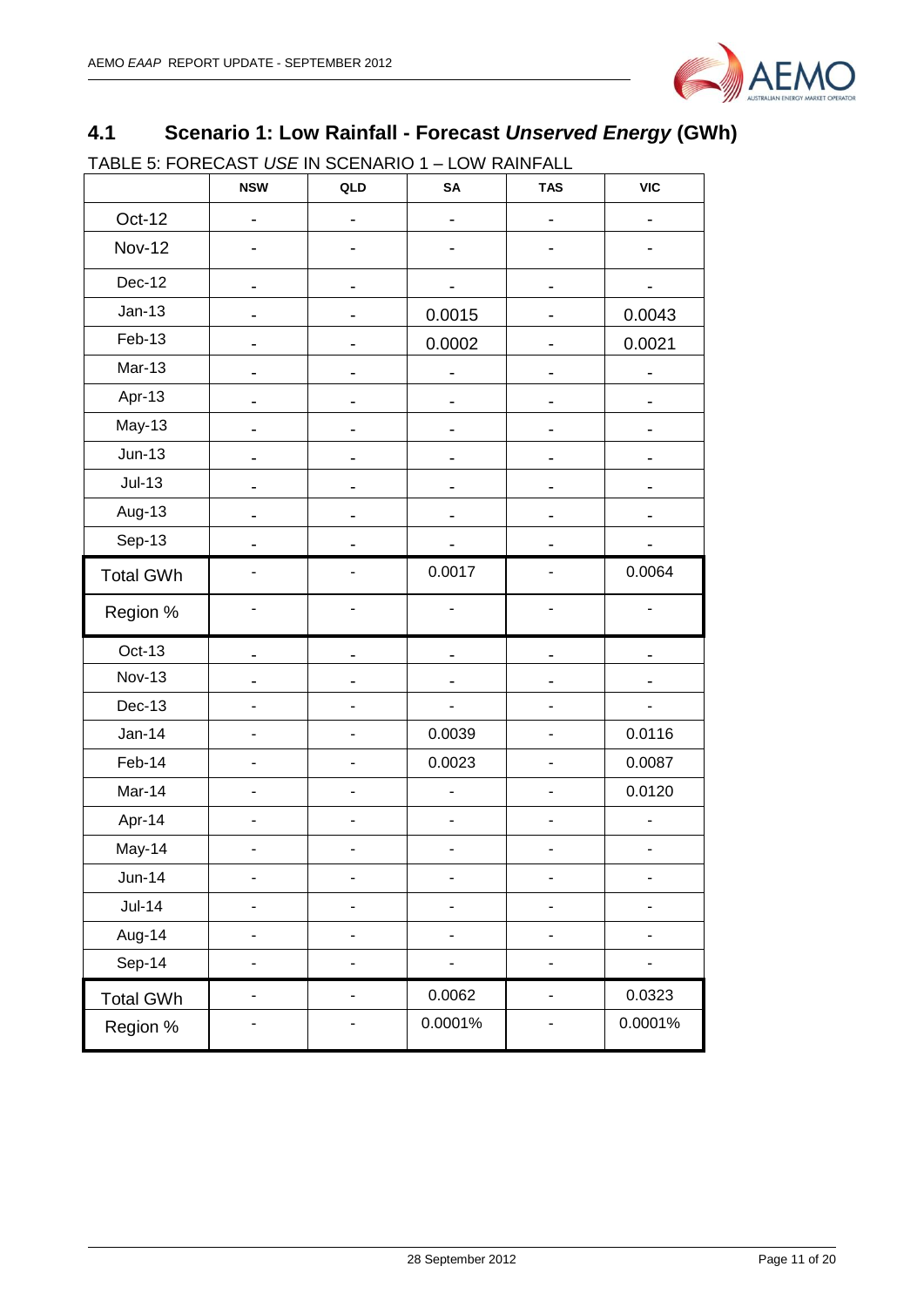

## <span id="page-11-0"></span>**4.2 Scenario 2: Short Term Average Rainfall - Forecast** *Unserved Energy* **(GWh)**

|                  | <b>NSW</b>                   | QLD                      | SA                           | <b>TAS</b>                   | <b>VIC</b> |
|------------------|------------------------------|--------------------------|------------------------------|------------------------------|------------|
| Oct-12           |                              |                          |                              |                              |            |
| <b>Nov-12</b>    |                              |                          |                              |                              |            |
| Dec-12           |                              |                          |                              |                              |            |
| $Jan-13$         |                              |                          | 0.0013                       |                              | 0.0038     |
| Feb-13           |                              |                          | 0.0002                       | -                            | 0.0019     |
| <b>Mar-13</b>    | -                            | -                        |                              |                              |            |
| Apr-13           | -                            |                          |                              |                              |            |
| May-13           |                              |                          |                              |                              |            |
| $Jun-13$         | -                            | -                        |                              |                              |            |
| $Jul-13$         |                              |                          |                              |                              |            |
| Aug-13           |                              |                          |                              |                              |            |
| Sep-13           |                              |                          |                              |                              |            |
| <b>Total GWh</b> |                              |                          | 0.0015                       |                              | 0.0058     |
| Region %         |                              |                          |                              |                              |            |
| Oct-13           |                              |                          |                              |                              |            |
| <b>Nov-13</b>    |                              |                          |                              |                              |            |
| Dec-13           |                              |                          | ÷,                           |                              |            |
| $Jan-14$         | ٠                            | $\overline{a}$           | 0.0040                       | -                            | 0.0121     |
| Feb-14           | $\qquad \qquad \blacksquare$ | ٠                        | 0.0020                       | -                            | 0.0080     |
| Mar-14           | $\overline{\phantom{0}}$     | $\overline{a}$           | ÷,                           | -                            | 0.0006     |
| Apr-14           | $\blacksquare$               | $\overline{a}$           | ä,                           | -                            |            |
| May-14           | $\blacksquare$               | ٠                        | $\qquad \qquad \blacksquare$ | -                            |            |
| <b>Jun-14</b>    |                              |                          |                              |                              |            |
| $Jul-14$         | ÷,                           |                          | $\blacksquare$               | -                            |            |
| Aug-14           |                              |                          |                              | -                            |            |
| Sep-14           |                              | -                        |                              | -                            |            |
| <b>Total GWh</b> | $\overline{\phantom{a}}$     | $\overline{\phantom{0}}$ | 0.0060                       | $\overline{\phantom{0}}$     | 0.0206     |
| Region %         |                              | -                        | $\overline{a}$               | $\qquad \qquad \blacksquare$ |            |

#### TABLE 6: FORECAST *USE* IN SCENARIO 2 – SHORT TERM AVERAGE RAINFALL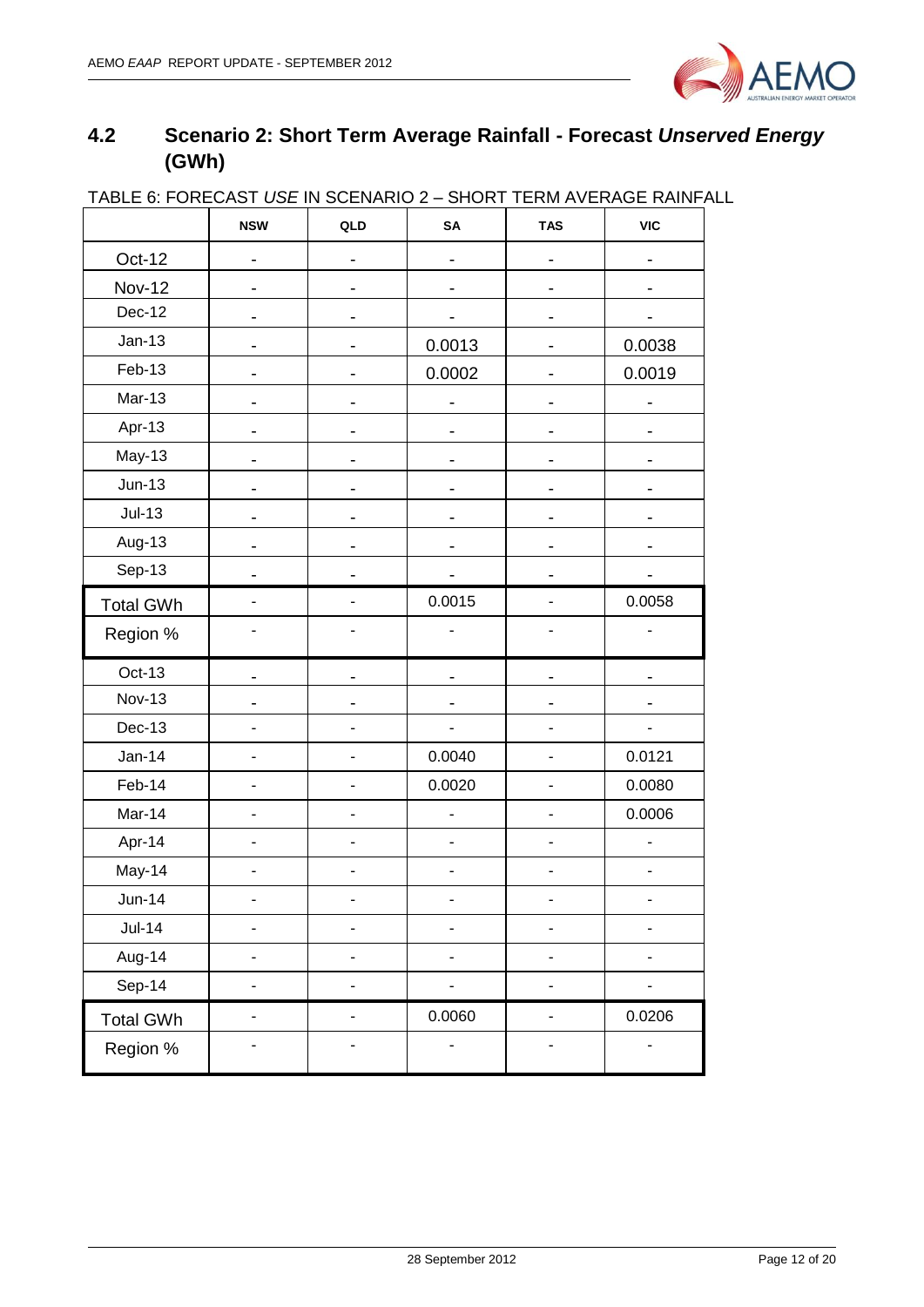

## <span id="page-12-0"></span>**4.3 Scenario 3: Long Term Average Rainfall - Forecast** *Unserved Energy* **(GWh)**

| <u> IABLE I. FUNEUAST USE IN SUENANIU 3 – LUNG TENIJI AVENAGE NAINFAL</u> | <b>NSW</b> | QLD                          | SA      | <b>TAS</b>                   | <b>VIC</b> |
|---------------------------------------------------------------------------|------------|------------------------------|---------|------------------------------|------------|
| Oct-12                                                                    |            |                              |         |                              |            |
| <b>Nov-12</b>                                                             |            |                              |         |                              |            |
| Dec-12                                                                    |            |                              |         |                              |            |
| $Jan-13$                                                                  |            |                              | 0.0013  |                              | 0.0039     |
| Feb-13                                                                    |            |                              | 0.0002  |                              | 0.0020     |
| $Mar-13$                                                                  |            |                              |         |                              |            |
| Apr-13                                                                    |            |                              |         |                              |            |
| May-13                                                                    |            |                              |         |                              |            |
| $Jun-13$                                                                  |            | -                            | -       |                              |            |
| $Jul-13$                                                                  |            |                              |         |                              |            |
| Aug-13                                                                    |            |                              |         |                              |            |
| Sep-13                                                                    |            |                              |         |                              |            |
| <b>Total GWh</b>                                                          |            |                              | 0.0015  |                              | 0.0058     |
| Region %                                                                  |            |                              |         |                              |            |
| Oct-13                                                                    |            |                              |         |                              |            |
| <b>Nov-13</b>                                                             |            |                              |         |                              |            |
| $Dec-13$                                                                  |            |                              |         |                              |            |
| $Jan-14$                                                                  |            |                              | 0.0041  |                              | 0.0122     |
| Feb-14                                                                    |            |                              | 0.0021  | $\qquad \qquad \blacksquare$ | 0.0090     |
| Mar-14                                                                    |            |                              |         |                              | 0.0004     |
| Apr-14                                                                    | ٠          | ٠                            |         | $\overline{\phantom{a}}$     |            |
| May-14                                                                    |            |                              |         |                              |            |
| $Jun-14$                                                                  |            |                              |         |                              |            |
| <b>Jul-14</b>                                                             |            | $\qquad \qquad \blacksquare$ |         | $\qquad \qquad \blacksquare$ | -          |
| Aug-14                                                                    | -          | ٠                            | -       | -                            |            |
| Sep-14                                                                    |            |                              |         | -                            |            |
| <b>Total GWh</b>                                                          | ٠          | ٠                            | 0.0062  | $\overline{\phantom{0}}$     | 0.0216     |
| Region %                                                                  |            | -                            | 0.0001% |                              |            |

#### TABLE 7: FORECAST *USE* IN SCENARIO 3 – LONG TERM AVERAGE RAINFALL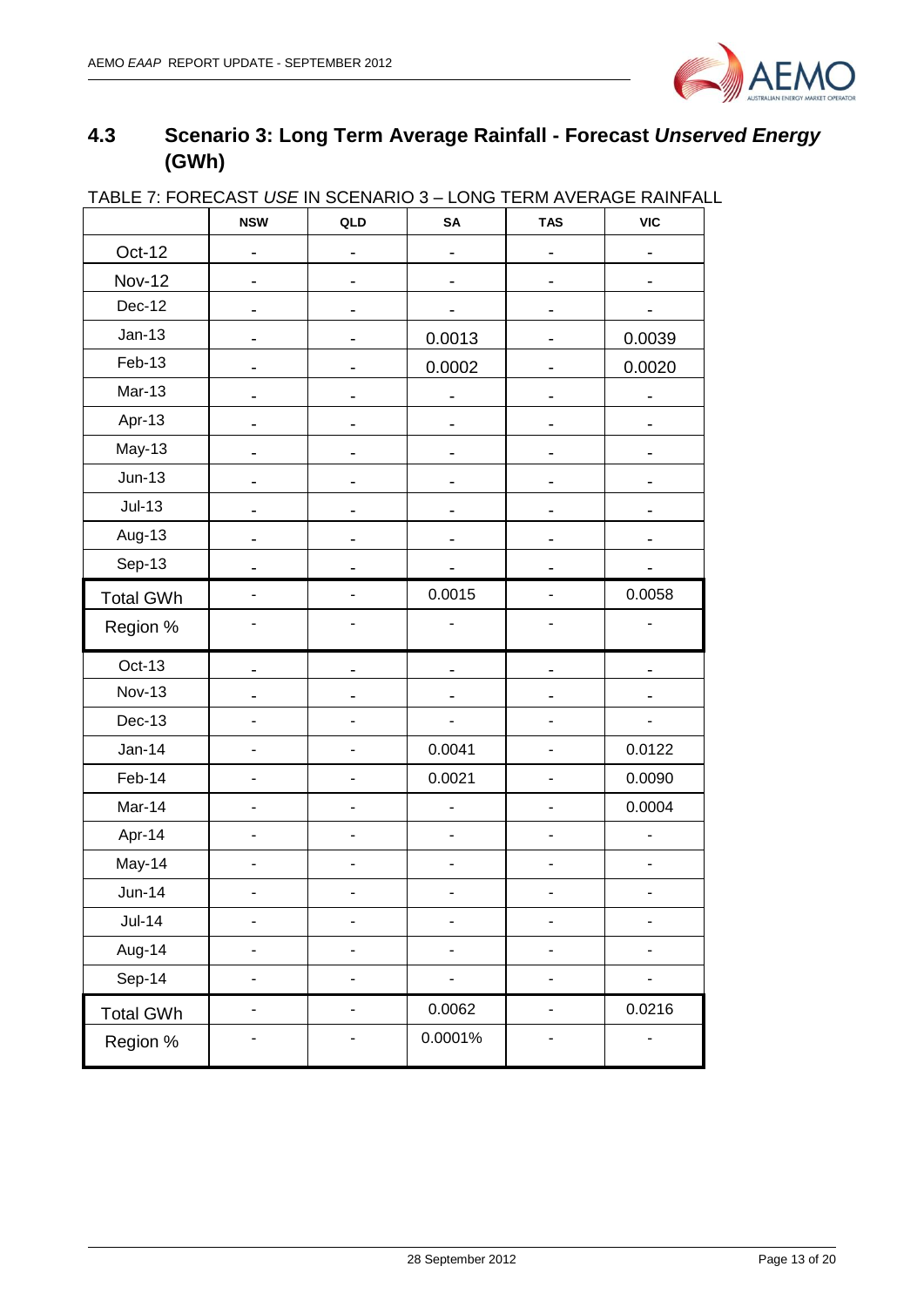

#### <span id="page-13-0"></span>**4.4 FORECAST MONTHLY ENERGY GENERATION ON** *NEM***-WIDE BASIS**

TABLE 8: FORECAST MONTHLY ENERGY GENERATION ON *NEM*-WIDE BASIS

|                  | <b>Low Rainfall</b> | Short-Term Avg<br>Rainfall | Long-Term Avg<br>Rainfall |
|------------------|---------------------|----------------------------|---------------------------|
| <b>Oct-12</b>    | 15861               | 15863                      | 15860                     |
| <b>Nov-12</b>    | 15813               | 15809                      | 15775                     |
| Dec-12           | 16343               | 16385                      | 16309                     |
| Jan-13           | 17384               | 17422                      | 17381                     |
| Feb-13           | 15778               | 15778                      | 15762                     |
| <b>Mar-13</b>    | 16867               | 16931                      | 16900                     |
| Apr-13           | 15411               | 15414                      | 15421                     |
| <b>May-13</b>    | 16849               | 16887                      | 16862                     |
| $Jun-13$         | 16819               | 16839                      | 16816                     |
| $Jul-13$         | 17922               | 17965                      | 17896                     |
| Aug-13           | 17353               | 17378                      | 17347                     |
| Sep-13           | 15722               | 15729                      | 15742                     |
| <b>Total GWh</b> | 198121              | 198400                     | 198072                    |
| $Oct-13$         | 16147               | 16160                      | 16161                     |
| <b>Nov-13</b>    | 15993               | 16014                      | 16020                     |
| $Dec-13$         | 16630               | 16643                      | 16658                     |
| $Jan-14$         | 17708               | 17744                      | 17740                     |
| Feb-14           |                     |                            |                           |
|                  | 16011               | 16083                      | 16034                     |
| Mar-14           | 17117               | 17141                      | 17093                     |
| Apr-14           | 15657               | 15673                      | 15631                     |
| May-14           | 17128               | 17110                      | 17104                     |
| $Jun-14$         | 17096               | 17093                      | 17045                     |
| <b>Jul-14</b>    | 18374               | 18393                      | 18347                     |
| Aug-14           | 17698               | 17722                      | 17697                     |
| Sep-14           | 16150               | 16163                      | 16143                     |

#### <span id="page-13-1"></span>**4.5** *USE* **Distributions**

The *USE* distribution graphs are used to show how many *EAAP* simulation studies (Monte Carlo iterations) exceeded a given *USE* level. The *USE* values are expressed as a percentage of regional energy. This is to allow easier reference to the Reliability Panel standard of 0.002% *USE*.

Separate graphs are presented for the 10% and 50% POE simulations.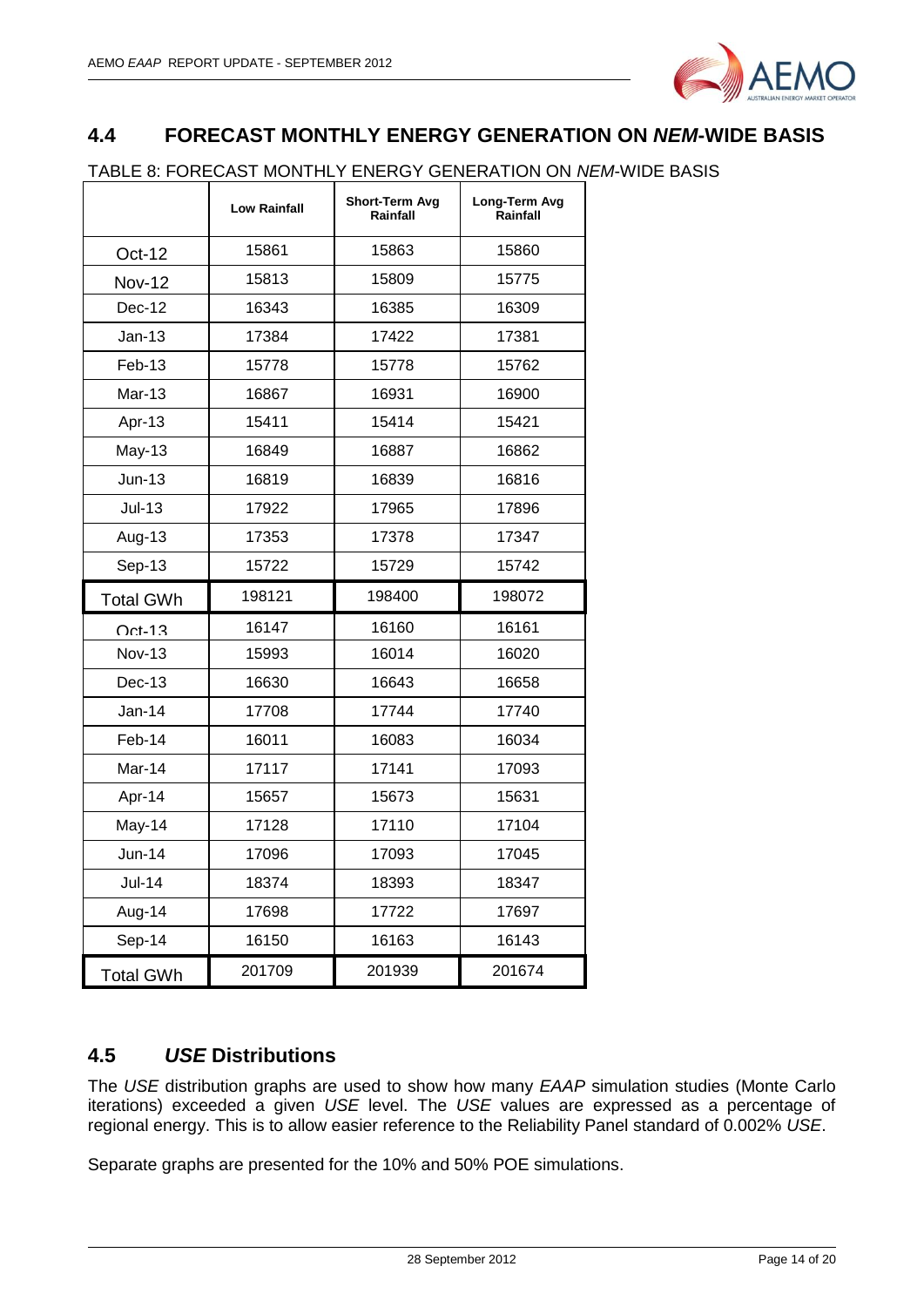



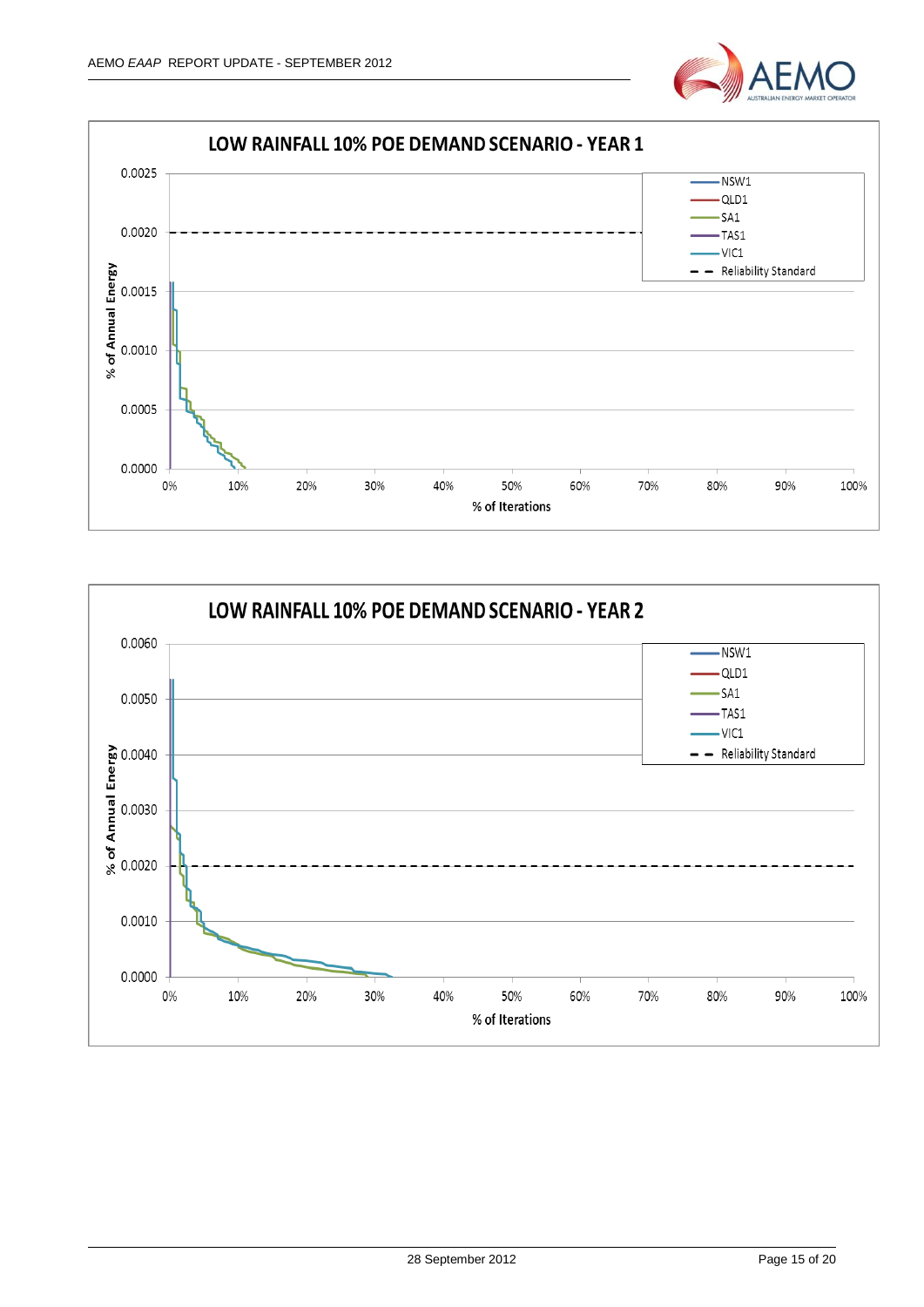



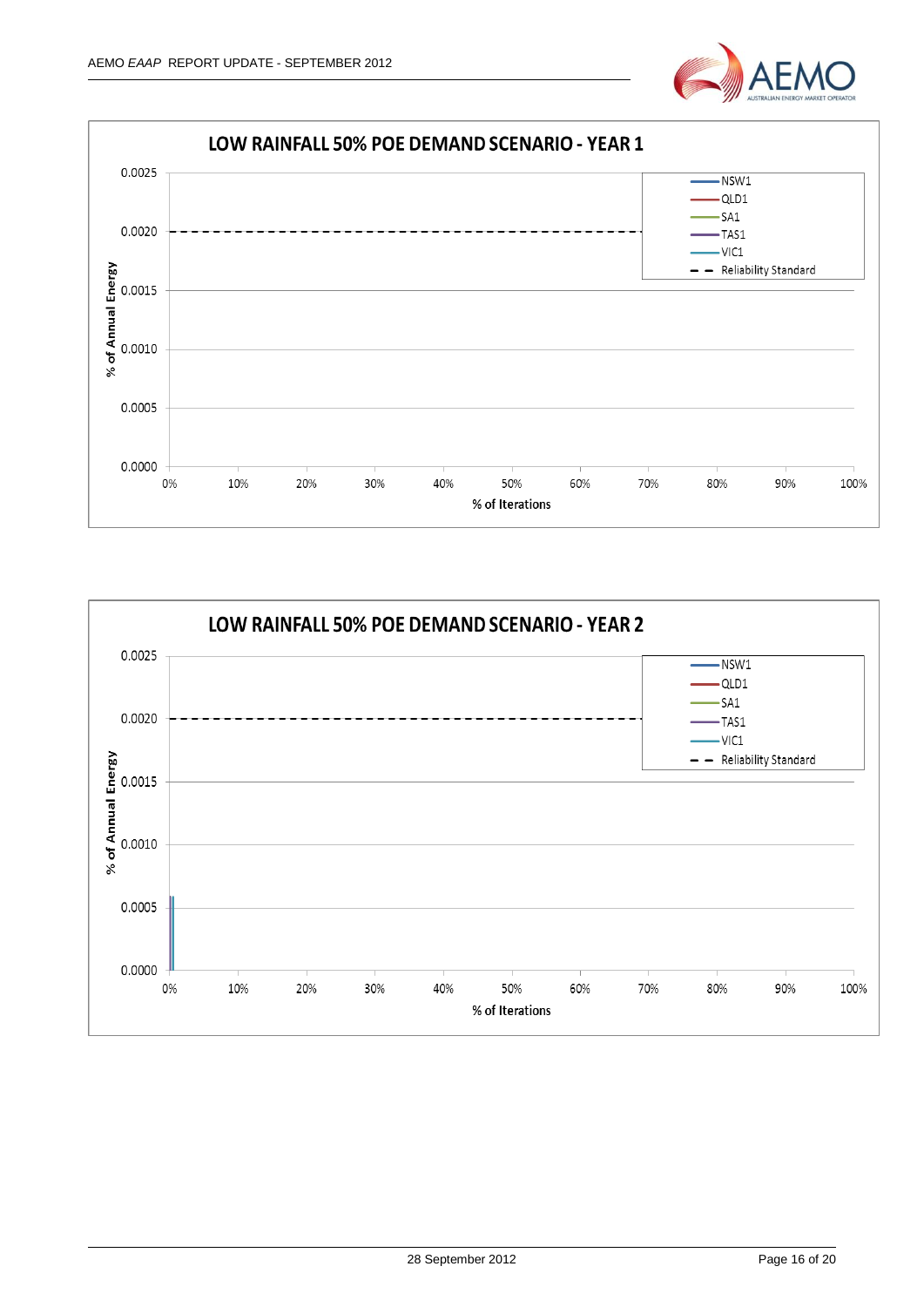



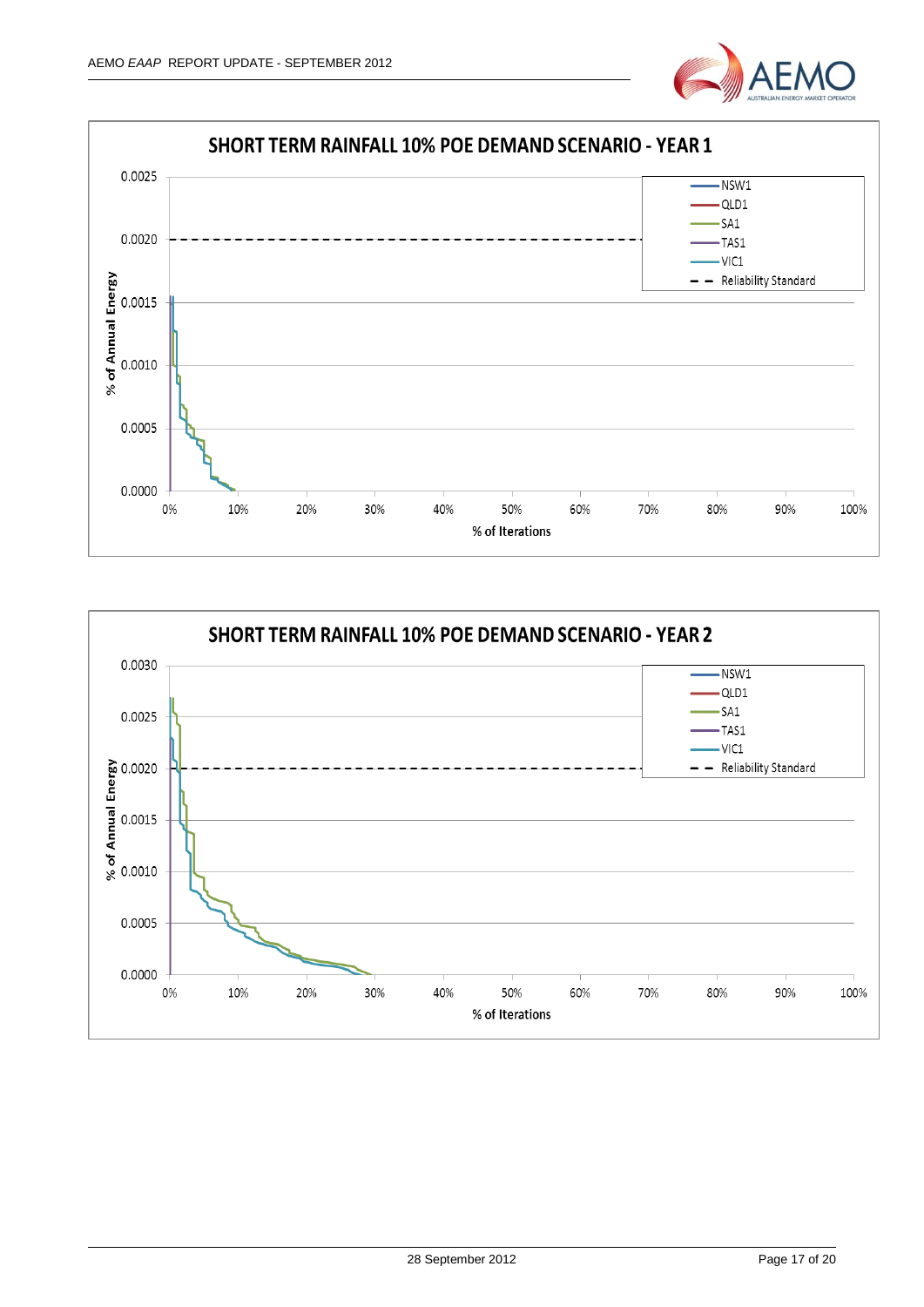



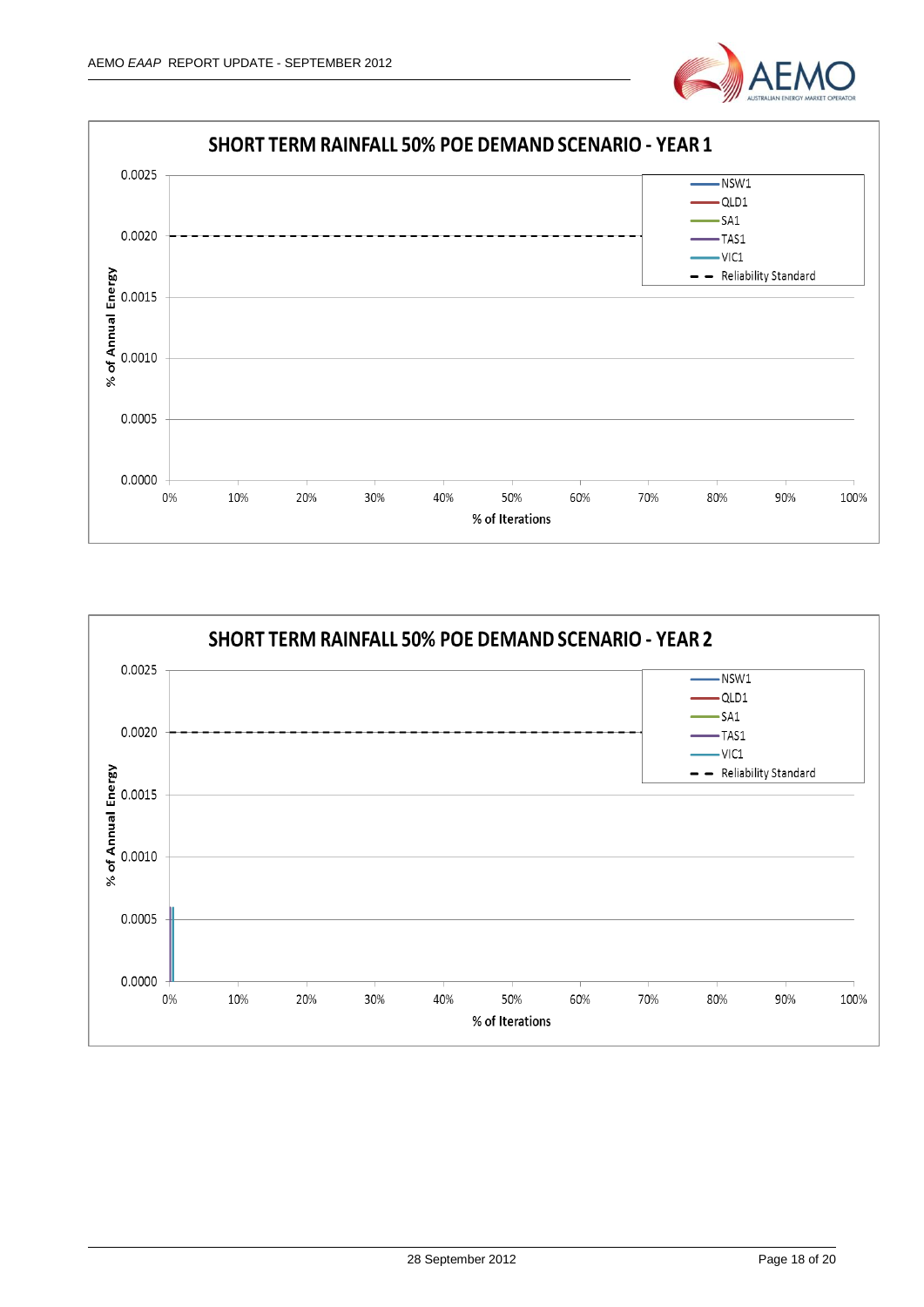